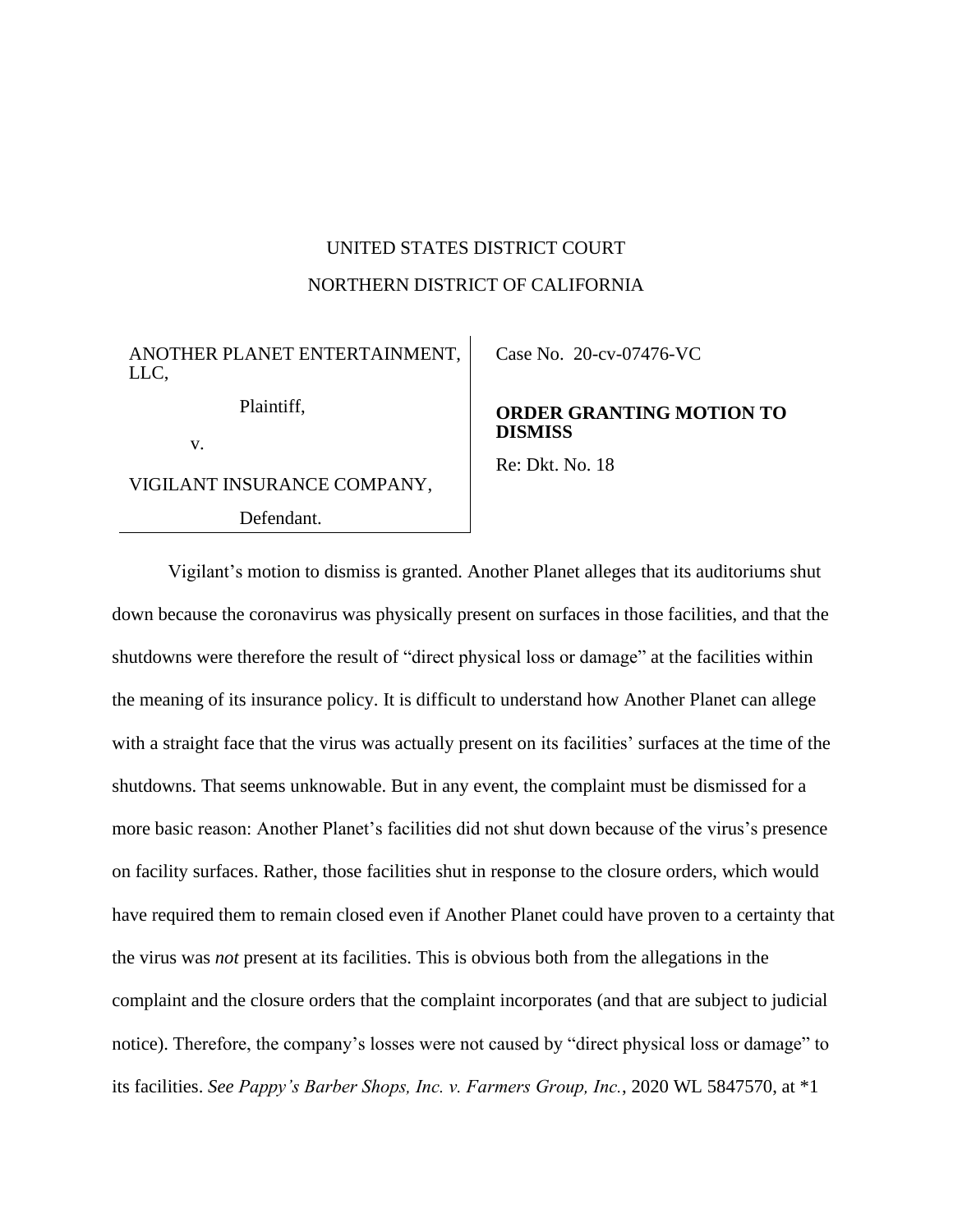(S.D. Cal. Oct. 1, 2020).

The *Hughes* case, which stands for the proposition that physical conditions rendering a property unsafe can constitute property damage, does not save Another Planet's case. *See Hughes v. Potomac Insurance Co.*, 199 Cal. App. 2d 239 (1962). The plaintiff in *Hughes* could not use his home because it was partially overhanging a cliff after a landslide. The house suffered no tangible physical injury to the structure, but the court determined that there was, in fact, property damage because the building was unsafe. *Id.* In this case, however, there was nothing specific about Another Planet's properties that caused them to shut down. Another Planet could not use its facilities because there was a generalized danger of people spreading the virus to one another, and the generally applicable closures orders prevented nearly all businesses from operating.

Another Planet also alleges it is entitled to coverage under the policy's civil authority provision. That provision includes coverage for the impairment of operations caused directly by a civil authority's prohibition of access to the insured's premises—but only if the prohibition of access is the direct result of direct physical loss or damage to a different property within a onemile radius. Another Planet's theory goes like this: it is safe to assume that the virus must be on the surface of some property within one mile of Another Planet's facilities, and for that reason, the city instituted closure orders that prevented Another Planet from operating its facilities. But again, the allegations in the complaint and the closure orders show that this theory is simply made up. The closure orders were clearly passed in response to the virus in the community at large, not in specific response to the presence of the virus at properties within a mile of Another Planet's facilities.

It could be a different story if a business—which could have otherwise been operating—